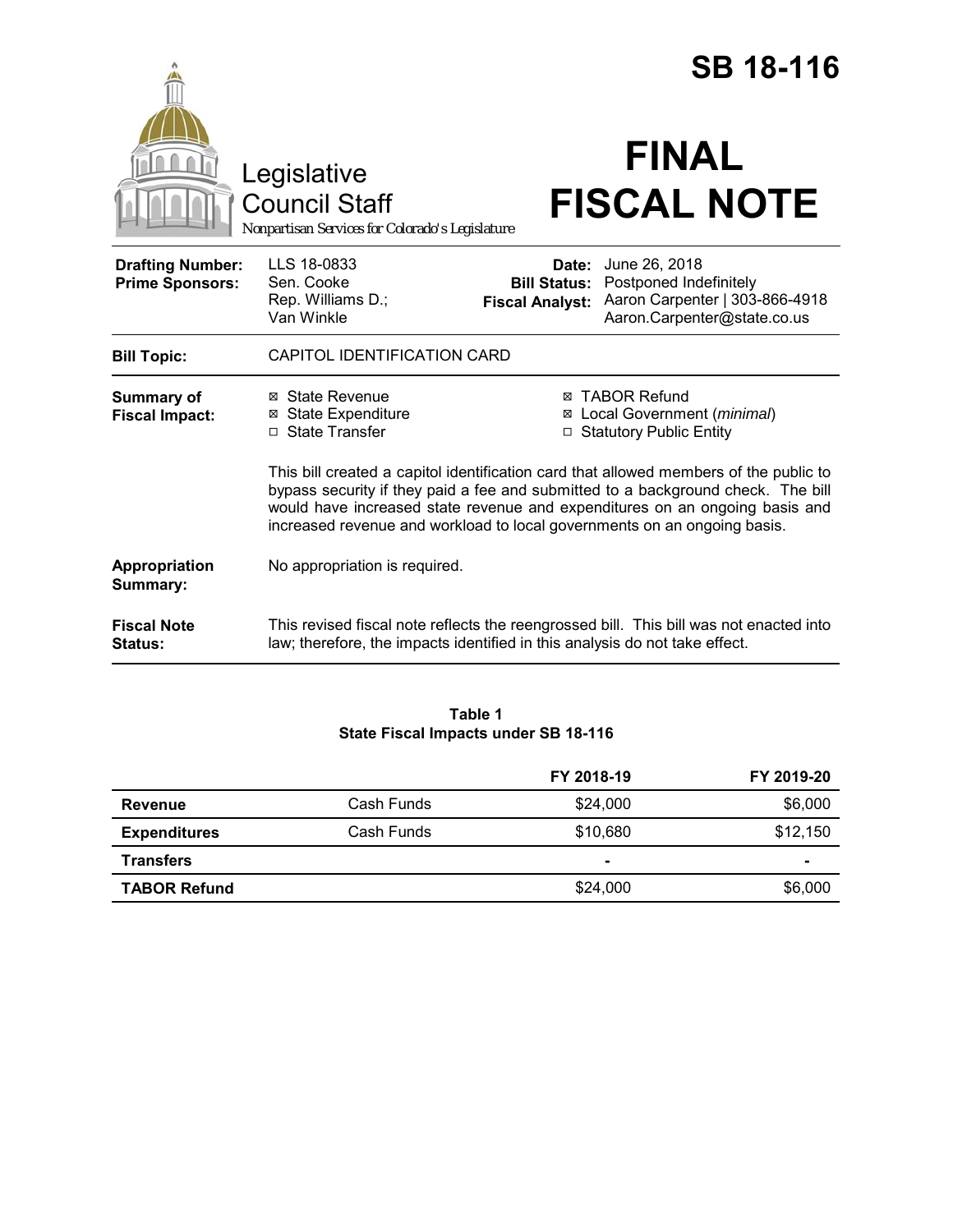June 26, 2018

# **Summary of Legislation**

This bill allows members of the public to enter the Capitol Building, State Services Building, and the Legislative Services Building through public entrances, without submitting to a search by security personnel if they hold a capitol identification access card, beginning January 1, 2019. To get an access card, an individual must fill out an application and file it with either the Secretary of the Senate or the Chief Clerk of the House of Representatives and pay a fee of \$100. The Legislative Council of the General Assembly may increase the fee to no more than \$500. As part of the application process, an individual must get their fingerprints taken and submit to a criminal history background check. The bill requires that the Legislative Council reimburse the Colorado Bureau of Investigation (CBI) for any background checks conducted. An applicant who has been convicted of a felony will be denied an access card. The access card is valid for two years, after which an individual must submit a renewal form, pay another application fee, and submit to another background check. The Secretary of the Senate and the Chief Clerk of the House of Representatives can cancel or deny a card based on an unsatisfactory criminal check, a violation of the rules of Colorado's State Patrol, unauthorized use of the card, or criminal activity of the holder in the Capitol. Any applicant who was denied will not be reimbursed but can appeal the decision to the Legislative Council.

All fees collected are credited to the Capitol Identification Card Account created in this bill and housed in the Legislative Department Cash Fund. Money to the Capitol Identification Card Account is continuously appropriated to the House and Senate for the original issuance and renewal of the access cards. Under current law, the Legislative Department Cash Fund is continuously appropriated. The Legislative Council may spend any surplus to promote security at the Capitol complex.

### **Assumptions**

Although the program is open to the public, the fiscal note assumes that due to the cost of the access card, lobbyists will be the primary users of the program. Based on contacts kept by the Office of Legislative Legal Services and on income disclosure numbers from the Secretary of State, the fiscal note estimates that a total of 300 lobbyists will take advantage of the program. Of the 300 lobbyists, it is estimated that 240 will apply in the first fiscal year, and 60 will apply in the second.

### **State Revenue**

This bill will increase revenue to the Legislative Department Cash Fund by \$24,000 in FY 2018-19 and \$6,000 in FY 2019-20. The revenue increase is illustrated in Table 2 and discussed below.

**Fee impact**. Colorado law requires legislative service agency review of measures which create or increase any fee collected by a state agency. These fee amounts are estimates only, actual fee calculations will be set administratively by the Legislative Council based on cash fund balance, estimated program costs, and the estimated number of access cards subject to the fee. The table below identifies the fee impact of this bill.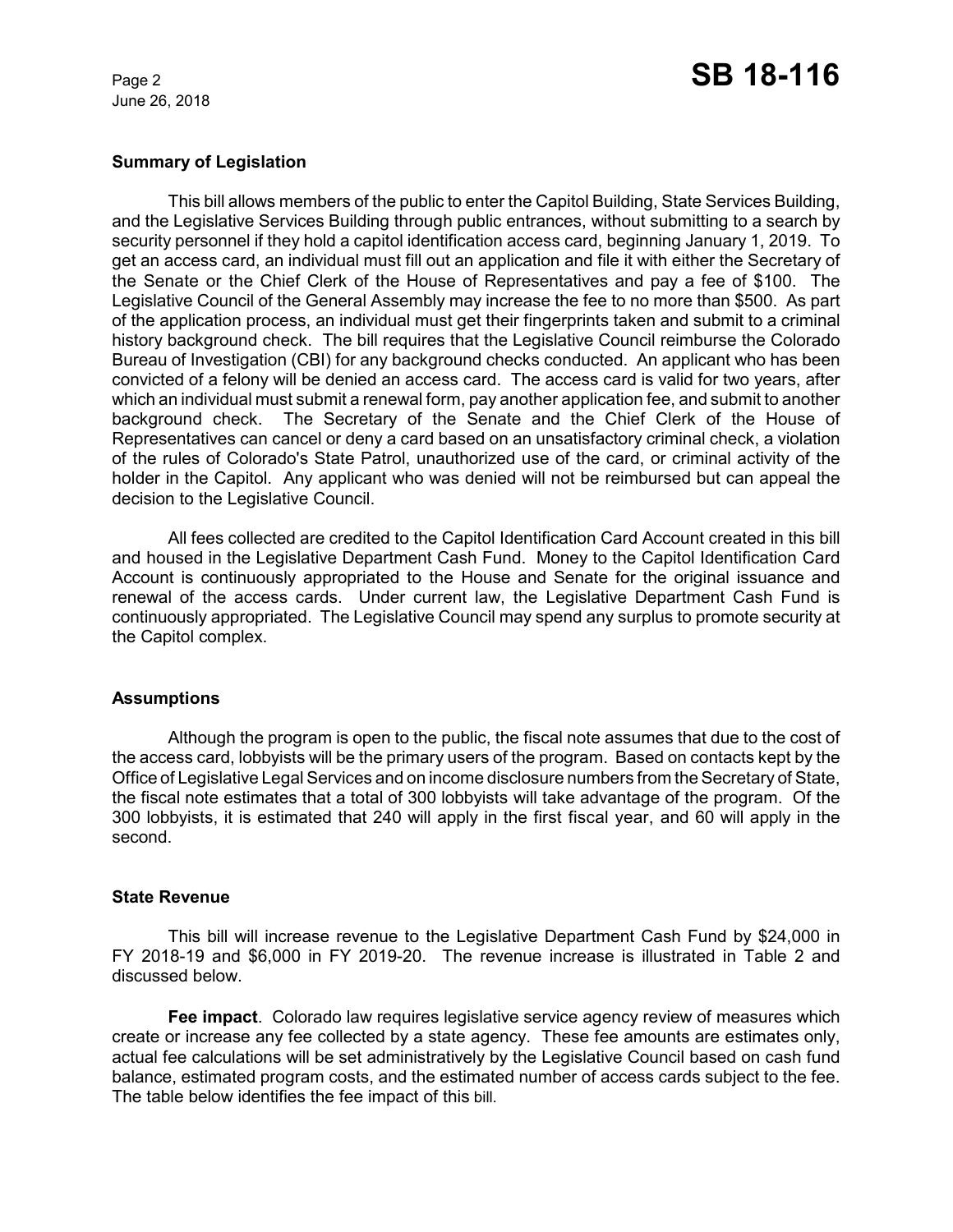#### **Table 2 Fee Impact for SB18-116**

| <b>Fiscal Year</b> | <b>Type of Fee</b>             | <b>Proposed</b><br>Fee | <b>Number</b><br><b>Affected</b> | <b>Total Fee</b><br>Impact |
|--------------------|--------------------------------|------------------------|----------------------------------|----------------------------|
| FY 2018-19         | New Applicants Application Fee | \$100                  | 240                              | \$24,000                   |
|                    |                                |                        | <b>FY 2018-19 Total</b>          | \$24,000                   |
| FY 2019-20         | New Applicants Application Fee | \$100                  | 60                               | \$6,000                    |
|                    |                                |                        | <b>FY 2019-20 Total</b>          | \$6,000                    |

**Legislative Department.** The application fee will increase revenue to the Legislative Department Cash Fund by \$24,000 in FY 2018-19 and by \$6,000 in FY 2019-20. Because of renewals, revenue will increase on an ongoing basis.

# **TABOR Refund**

This bill increases state revenue from application fees, which will increase the amount of money required to be refunded under TABOR for FY 2018-19 and FY 2019-20. Since the bill increases the TABOR refund obligation without a corresponding change in General Fund revenue, the amount of money available in the General Fund for the budget will decrease by an identical amount.

### **State Expenditures**

This bill will increase state expenditures by \$10,680 in FY 2018-19, and \$12,150 in FY 2019-20. Expenditure impacts for each department are shown in Table 3 and discussed below.

| <b>Cost Components</b>         |       | FY 2018-19 | FY 2019-20 |
|--------------------------------|-------|------------|------------|
| <b>Legislative Department</b>  |       |            |            |
| <b>ID</b> card costs           |       | \$1,200    | \$300      |
| Background check reimbursement |       | $$9,480*$  | $$11,850*$ |
|                                | Total | \$10,680   | \$12,150   |

**Table 3 Expenditures Under SB 18-116**

\* Of this amount, \$2,400 will be transferred to the Federal Bureau of Investigation in FY 2018-19 and \$3,000 will be transferred in FY 2019-20. These amounts will be transferred from the Department of Public Safety using moneys received from the Legislative Department.

**Legislative Department.** Senate Bill 18-116 will increase expenditures from the Legislative Department Cash Fund starting in FY 2018-19. The access cards will cost an estimated \$5 per card to produce. The bill also requires the Legislative Department to reimburse the Department of Public Safety (DPS) \$39.50 for each background check from the \$100 application fee. The Legislative Department will have an increase in workload on an ongoing basis to administer applications and for the Legislative Council to hear any appeals of denial. It is assumed that any increase of workload can accomplished within existing appropriations.